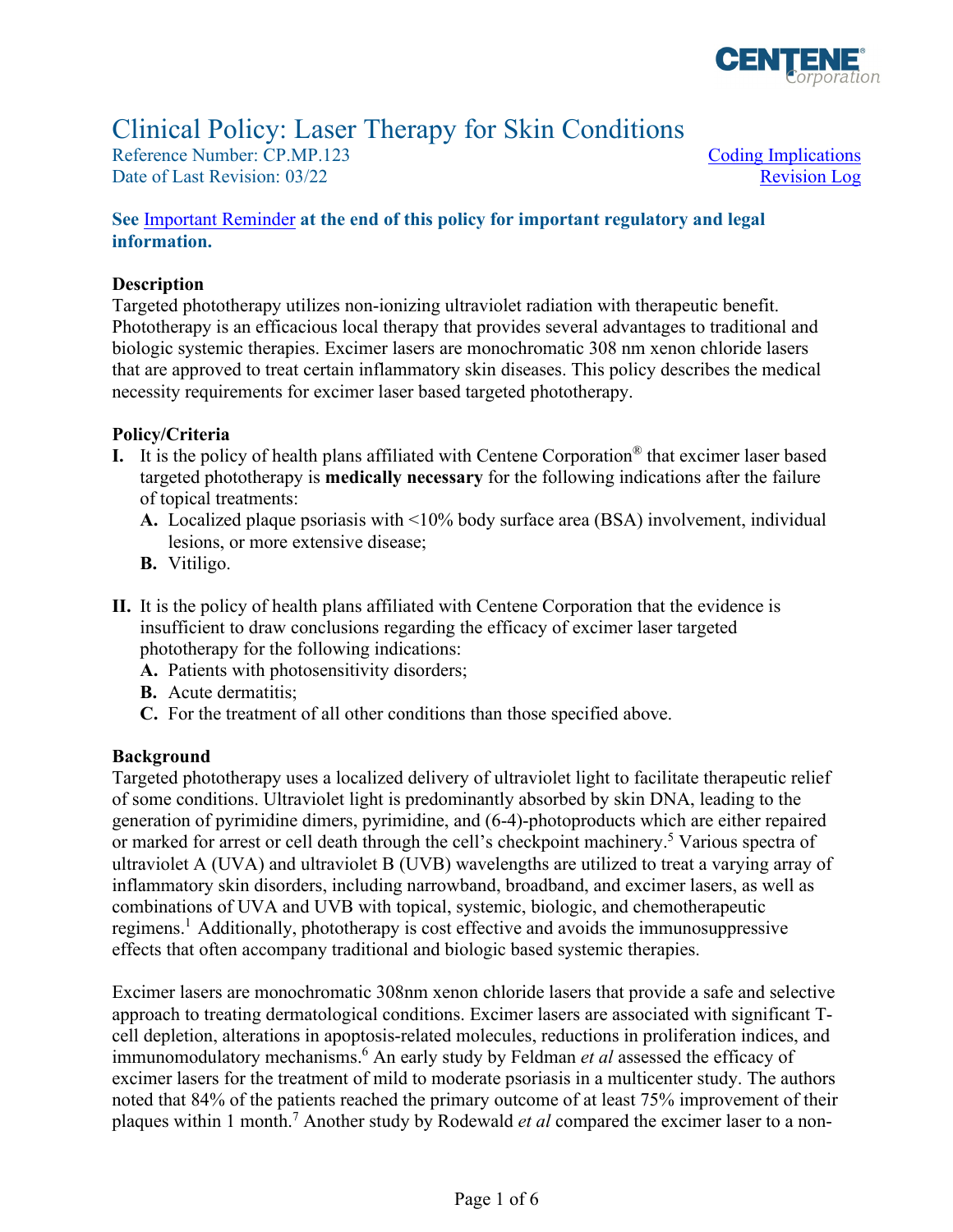

intervention, placebo cohort, as well as other standard topical treatments for psoriasis.<sup>8</sup> The laser and topical calcipotriene had similar efficacies but both were more effective than topical tazarotene or fluocinonide and the time to achieve 75% improvement favored the excimer laser.<sup>8</sup> Therefore, laser was comparable to or more effective than other standard treatments for psoriasis.<sup>8</sup>

According to a joint updated guideline from the American Academy of Dermatology-National Psoriasis Foundation, the excimer laser is recommended for use in adults with localized plaque psoriasis (including palmoplantar psoriasis) <10% BSA, for individual lesions, or in patients with more extensive disease (recommendation based on consistent, good quality patient-oriented evidence.) Excimer laser is also recommended in the treatment of scalp psoriasis in adults (based on inconsistent or limited-quality patient-oriented evidence.)<sup>13</sup>

The initial treatment dose of the excimer laser depends on the individual's skin type, plaque characteristics, and thickness, with subsequent doses adjusted in accordance to the patient's clinical response and side effects.1,13 Treatment takes place 2-3 times per week until a patient is clear of symptoms. According to a separate guideline on children from the American Academy of Dermatology-National Psoriasis Foundation, excimer laser may be used in children with psoriasis and may be efficacious and well tolerated, but these options have limited supporting evidence. 14

The European Dermatology Forum and the British Association of Dermatologists provide guidelines for the management of vitiligo.<sup>3-4</sup> The consensus of the European Dermatology Forum is that targeting phototherapy should be indicated for localized vitiligo and for small lesion of recent onset and childhood vitiligo.<sup>3</sup> Notably, Alhowaish et al documented the effectiveness of excimer laser treatments in vitiligo in 23 separate articles that included case studies, randomized controlled studies, retrospective analyses, randomized blinded studies, and controlled comparative studies.<sup>9</sup> Although the response time and the duration of response varied, the excimer laser therapy was generally effective across all of the studies.<sup>9</sup> While several treatment options are available for vitiligo, targeted laser therapy delivers high intensity light to the desired depigmented area to avoid exposure to surrounding neighboring healthy skin.<sup>17</sup>

## <span id="page-1-0"></span>**Coding Implications**

This clinical policy references Current Procedural Terminology (CPT®). CPT® is a registered trademark of the American Medical Association. All CPT codes and descriptions are copyrighted 2020, American Medical Association. All rights reserved. CPT codes and CPT descriptions are from the current manuals and those included herein are not intended to be all-inclusive and are included for informational purposes only. Codes referenced in this clinical policy are for informational purposes only. Inclusion or exclusion of any codes does not guarantee coverage. Providers should reference the most up-to-date sources of professional coding guidance prior to the submission of claims for reimbursement of covered services.

| $CPT^{\circledR}$ | <b>Description</b>                                                                              |
|-------------------|-------------------------------------------------------------------------------------------------|
| Codes             |                                                                                                 |
| 96920             | Laser treatment for inflammatory skin disease (psoriasis); total area less than<br>$250$ sq. cm |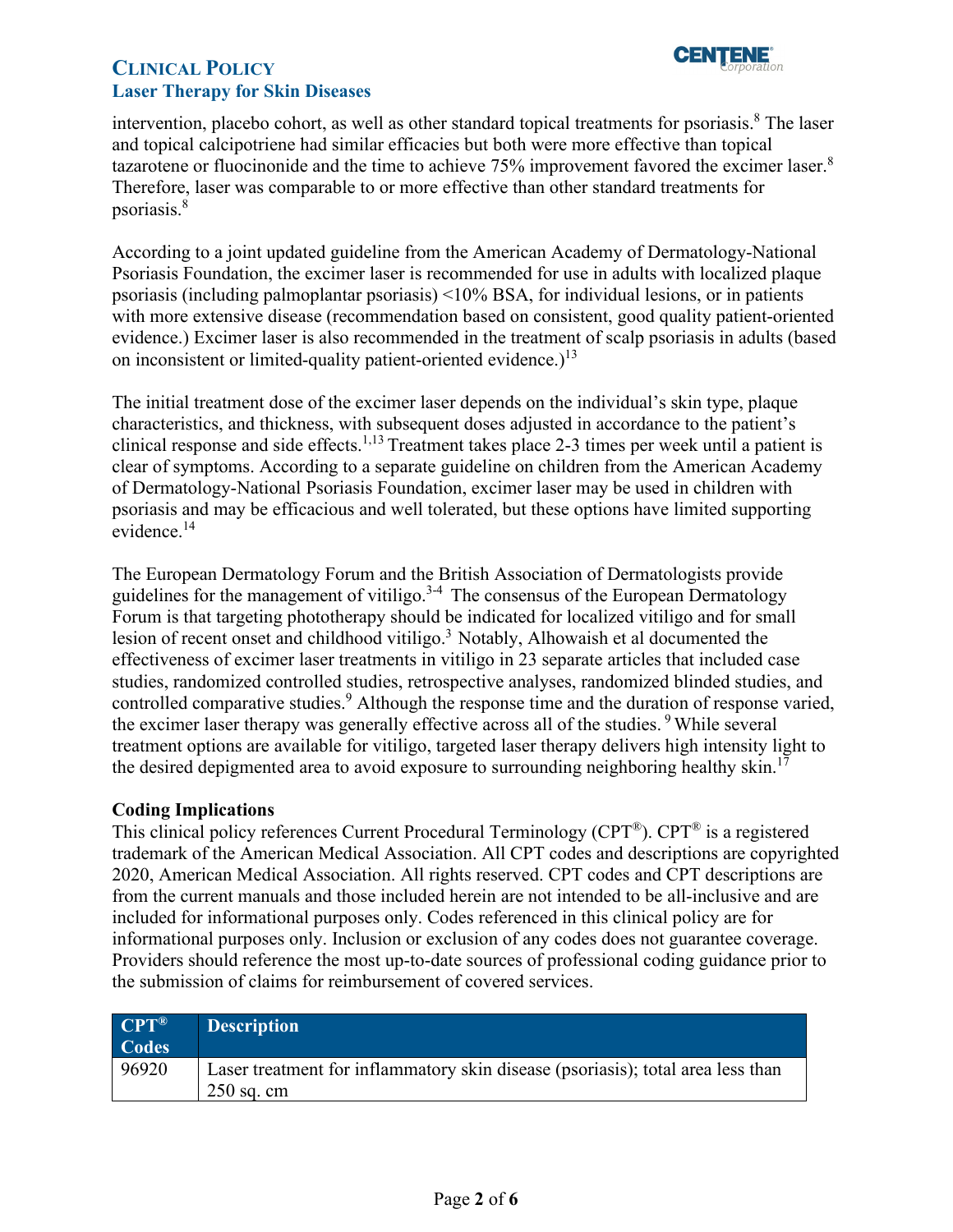

| $\overline{CPT}^{\circledR}$<br><b>Codes</b> | Description                                                                  |
|----------------------------------------------|------------------------------------------------------------------------------|
| 96921                                        | Laser treatment for inflammatory skin disease (psoriasis); 250 sq. cm to 500 |
|                                              | sa. cm                                                                       |
| 96922                                        | Laser treatment for inflammatory skin disease (psoriasis); over 500 sq. cm   |

# **ICD-10-CM Diagnosis Codes that Support Coverage Criteria**

| $\mid$ ICD-10-CM | <b>Description</b>                    |
|------------------|---------------------------------------|
| Code             |                                       |
| L40.0            | Psoriasis vulgaris (plaque psoriasis) |
| L80              | Vitiligo                              |

<span id="page-2-0"></span>

| <b>Reviews, Revisions, and Approvals</b>                                      | <b>Revision</b><br><b>Date</b> | <b>Approval</b><br>Date |
|-------------------------------------------------------------------------------|--------------------------------|-------------------------|
| Policy developed.                                                             |                                | 08/16                   |
| References reviewed and updated.                                              |                                | 08/17                   |
| References reviewed and updated                                               |                                | 06/18                   |
| References reviewed and updated. Specialist review.                           |                                | 06/19                   |
| Revised indication from "Mild, moderate, or severe psoriasis with $\leq 10\%$ |                                | 06/20                   |
| body surface area (BSA) involvement" to "Localized plaque psoriasis           |                                |                         |
| <10% body surface area (BSA) involvement, individual lesions, or with         |                                |                         |
| more extensive disease." Background updated with recent guidelines            |                                |                         |
| from AAD. References reviewed and updated.                                    |                                |                         |
| Annual review. "Experimental/investigational" verbiage replaced in            | 06/21                          | 06/21                   |
| policy statement with "evidence is insufficient to draw conclusions."         |                                |                         |
| Replaced all instances of "member" with "member/enrollee." Coding             |                                |                         |
| reviewed. References reviewed and reformatted. Changed "review date"          |                                |                         |
| in the header to "date of last revision" and "date" in the revision log       |                                |                         |
| header to "revision date."                                                    |                                |                         |
| Annual review. Background updated with no impact to policy statement.         |                                | 03/22                   |
| Specialist reviewed. References reviewed and updated.                         |                                |                         |

## **References**

- 1. Menter A, Korman NJ, Elmets CA, et al. Guidelines of care for the management of psoriasis and psoriatic arthritis: Section 5. Guidelines of care for the treatment of psoriasis with phototherapy and photochemotherapy [published correction appears in J Am Acad Dermatol. 2021 Feb;84(2):586]. *J Am Acad Dermatol*. 2010;62(1):114-135. doi:10.1016/j.jaad.2009.08.026
- 2. Sidbury R, Davis DM, Cohen DE, et al. Guidelines of care for the management of atopic dermatitis: section 3. Management and treatment with phototherapy and systemic agents. *J Am Acad Dermatol*. 2014; 71(2):327-349. doi:10.1016/j.jaad.2014.03.030
- 3. Gawkrodger DJ, Ormerod AD, Shaw L, et al. Guideline for the diagnosis and management of vitiligo. *Br J Dermatol.* 2008;159(5):1051-1076. doi:10.1111/j.1365-2133.2008.08881.x.
- 4. Taieb A, Alomar A, Bohm M, et al. Guidelines for the management of vitiligo: the European Dermatology Forum consensus. *Br J Dermatol*. 2013;168(1):5-19. doi:10.1111/j.1365- 2133.2012.11197.x.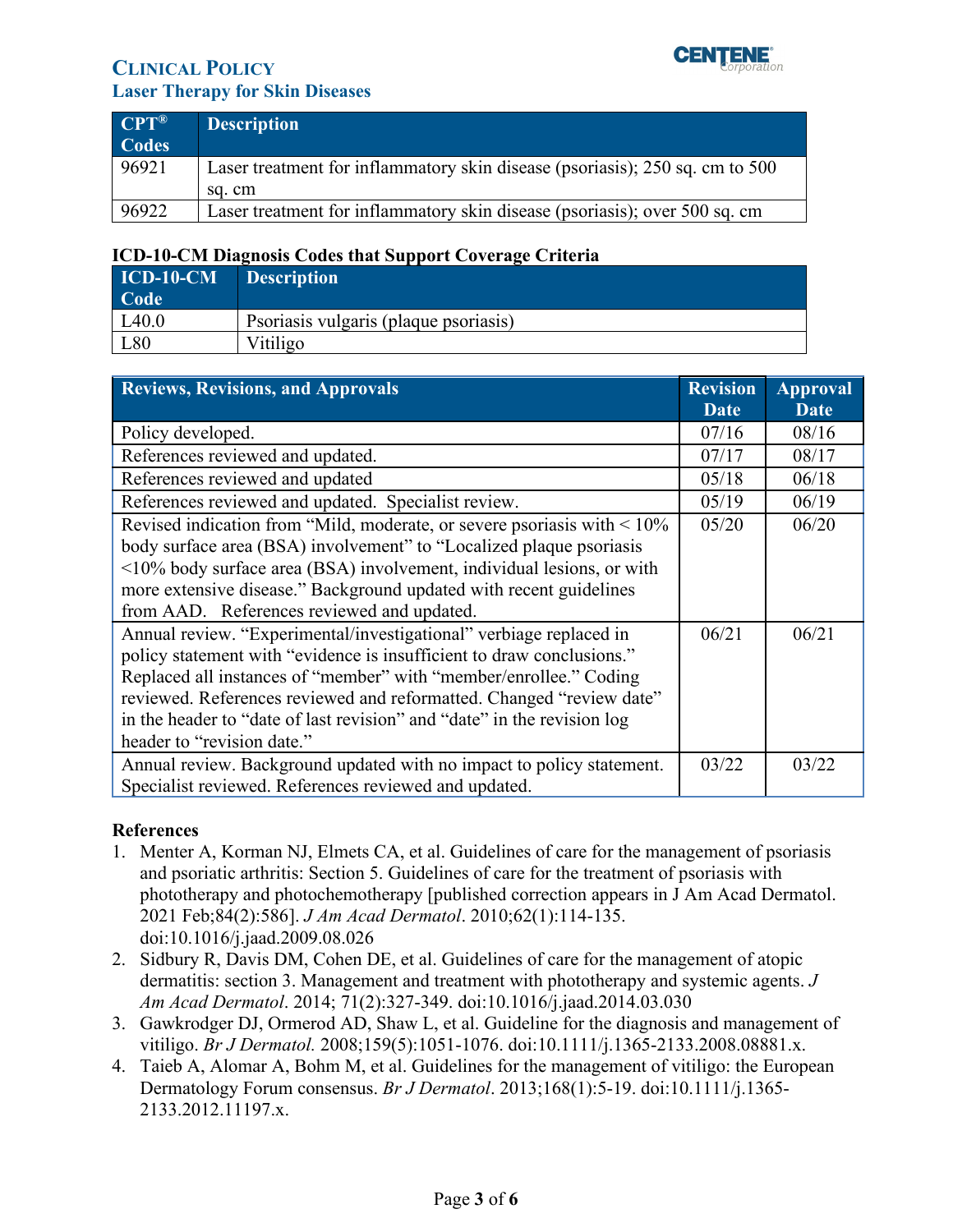

- 5. Feldman, SR. Targeted phototherapy. UpToDate. [www.uptodate.com.](http://www.uptodate.com/) Updated December 14, 2020. Accessed February 3, 2022.
- 6. Specchio F, Carboni I, Carnnarozzo G, Tamburi F, Dattola E, Nistico S. Excimer UV radiation in dermatology. *Int J Immunopathol Pharmacol*. 2014;27(2):287-289. doi: 10.1177/039463201402700217.
- 7. Feldman, SR, Mellen BG, Housman TS, et al. Efficacy of the 308-nm excimer laser for treatment of psoriasis: results of a multicenter study. *J the Am Acad of Dermatol*. 2002; 46(6):900-906. doi:10.1067/mjd.2002.120454.
- 8. Rodewald EJ, Housman TS, Mellen BG, Feldman SR. The efficacy of 308nm laser treatment of psoriasis compared to historical controls. *Dermatol Online J*. (2001);7(2):4.
- 9. Alhowaish, AK, Dietrich N, Onder M, Fitz K. Effectiveness of a 308-nm excimer laser in treatment of vitiligo: a review. *Lasers Med Sci*. 2013; 28(3):1035-1041. doi: 10.1007/s10103- 012-1185-1.
- 10. Grimes PE. Vitiligo: Management and prognosis. UpToDate. [www.uptodate.com.](http://www.uptodate.com/) Updated April 2, 2021. Accessed February 3, 2022.
- 11. Salah Eldin MM, Sami NA, Aly DG, Hanafy NS. Comparison between (311-312 nm) Narrow Band Ultraviolet-B Phototherapy and (308 nm) Monochromatic Excimer Light Phototherapy in Treatment of Vitiligo: A Histopathological Study. *J Lasers Med Sci*. 2017;8(3):123-127. doi:10.15171/jlms.2017.22.
- 12. Comparative effectiveness review of laser therapy for psoriasis. Hayes. [www.hayesinc.com.](http://www.hayesinc.com/) Published April 25, 2019 (annual review July 23, 2020). Accessed February 3, 2022.
- 13. Elmets CA, Lim HW, Stoff B, et al. Joint American Academy of Dermatology-National Psoriasis Foundation guidelines of care for the management and treatment of psoriasis with phototherapy [published correction appears in J Am Acad Dermatol. 2020 Mar;82(3):780]. *J Am Acad Dermatol*. 2019;81(3):775-804. doi:10.1016/j.jaad.2019.04.042
- 14. Menter A, Cordoro KM, Davis DMR, et al. Joint American Academy of Dermatology-National Psoriasis Foundation guidelines of care for the management and treatment of psoriasis in pediatric patients [published correction appears in J Am Acad Dermatol. 2020 Mar;82(3):574]. *J Am Acad Dermatol*. 2020;82(1):161-201. doi:10.1016/j.jaad.2019.08.049
- 15. Paller AS, Lund EB. Psoriasis in children: Management of chronic plaque psoriasis. UpToDate. [www.uptodate.com.](http://www.uptodate.com/) Updated September 29, 2021. Accessed February 3, 2022.
- 16. Feldman SR. Treatment of Psoriasis in Adults. UpToDate. [www.uptodate.com.](http://www.uptodate.com/) Updated January 19, 2022. Accessed February 3, 2022.
- 17. Kuroda Y, Yang L, Lai S, Guo J, Sayo T, Takahashi Y, Tsuruta D, Katayama I. A Lower Irradiation Dose of 308 nm Monochromatic Excimer Light Might Be Sufficient for Vitiligo Treatment: A Novel Insight Gained from In Vitro and In Vivo Analyses. *International Journal of Molecular Sciences*. 2021; 22(19):10409.<https://doi.org/10.3390/ijms221910409>
- 18. Nicolaidou E, Antoniou C, Stratigos A, Katsambas AD. Narrowband ultraviolet B phototherapy and 308-nm excimer laser in the treatment of vitiligo: a review. *J Am Acad Dermatol*. 2009;60(3):470-477. doi:10.1016/j.jaad.2008.07.053
- 19. Sung JM, Bae JM, Kang HY. Comparison of cyclic and continuous 308-nm excimer laser treatments for vitiligo: A randomized controlled noninferiority trial. *J Am Acad Dermatol*. 2018;78(3):605-607.e1. doi:10.1016/j.jaad.2017.09.048
- 20. Elsaadany AE, El-Khalawany M, Elshahid AR, Seddeik Abdel-Hameed AK. Comparison between 308-nm excimer light alone versus 308-nm excimer light and platelet-rich plasma in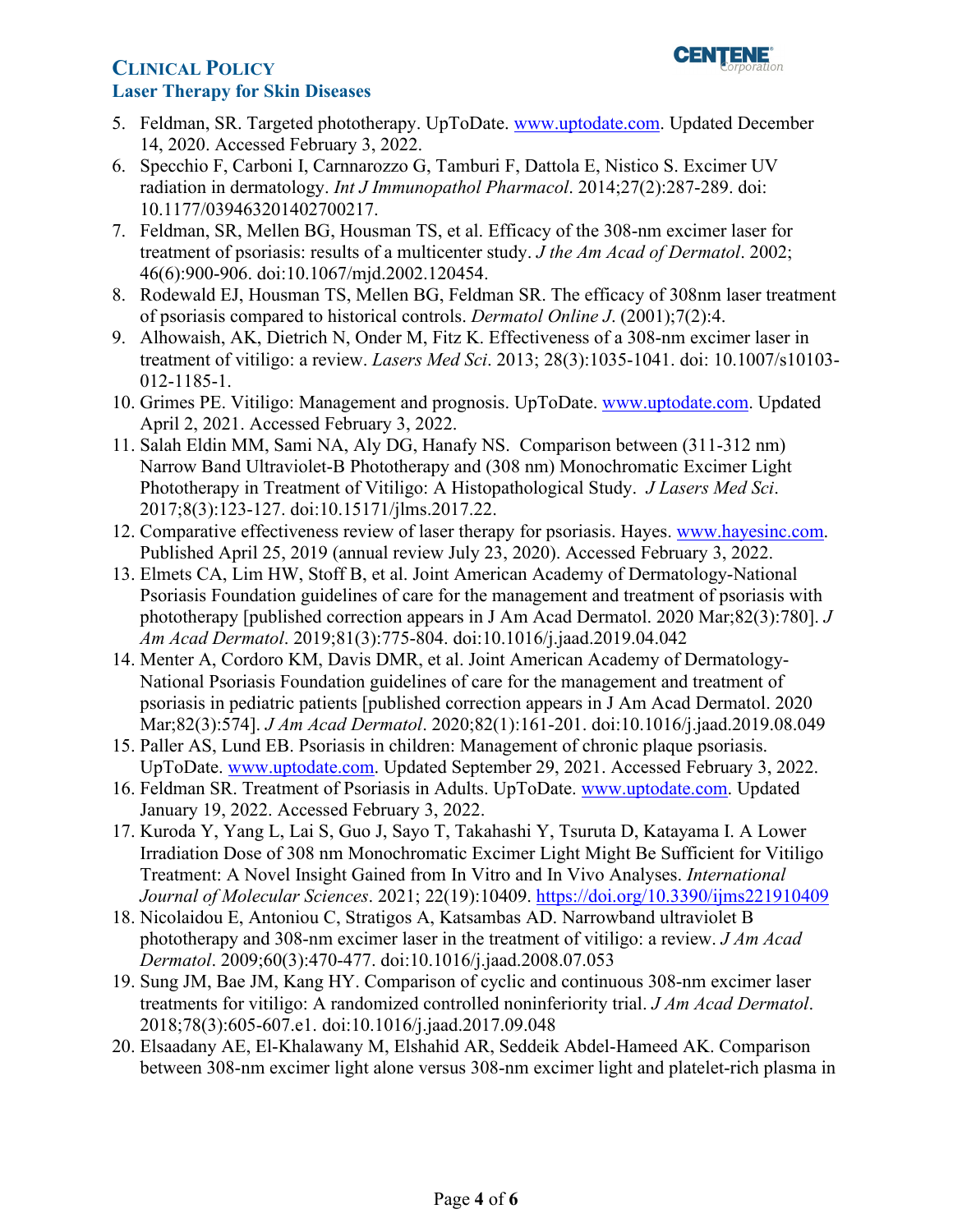

the treatment for localized vitiligo [published online ahead of print, 2021 Oct 31]. *J Cosmet Dermatol*. 2021;10.1111/jocd.14582. doi:10.1111/jocd.14582.

21. National coverage determination: treatment of psoriasis (250.1). Centers for Medicare and Medicaid Services Web site. [https://www.cms.gov/medicare-coverage](https://www.cms.gov/medicare-coverage-database/view/ncd.aspx?NCDId=88&ncdver=1&)[database/view/ncd.aspx?NCDId=88&ncdver=1&.](https://www.cms.gov/medicare-coverage-database/view/ncd.aspx?NCDId=88&ncdver=1&) Accessed February 4, 2022.

## <span id="page-4-0"></span>**Important Reminder**

This clinical policy has been developed by appropriately experienced and licensed health care professionals based on a review and consideration of currently available generally accepted standards of medical practice; peer-reviewed medical literature; government agency/program approval status; evidence-based guidelines and positions of leading national health professional organizations; views of physicians practicing in relevant clinical areas affected by this clinical policy; and other available clinical information. The Health Plan makes no representations and accepts no liability with respect to the content of any external information used or relied upon in developing this clinical policy. This clinical policy is consistent with standards of medical practice current at the time that this clinical policy was approved. "Health Plan" means a health plan that has adopted this clinical policy and that is operated or administered, in whole or in part, by Centene Management Company, LLC, or any of such health plan's affiliates, as applicable.

The purpose of this clinical policy is to provide a guide to medical necessity, which is a component of the guidelines used to assist in making coverage decisions and administering benefits. It does not constitute a contract or guarantee regarding payment or results. Coverage decisions and the administration of benefits are subject to all terms, conditions, exclusions and limitations of the coverage documents (e.g., evidence of coverage, certificate of coverage, policy, contract of insurance, etc.), as well as to state and federal requirements and applicable Health Plan-level administrative policies and procedures.

 applicable legal and regulatory requirements relating to provider notification. If there is a This clinical policy is effective as of the date determined by the Health Plan. The date of posting may not be the effective date of this clinical policy. This clinical policy may be subject to discrepancy between the effective date of this clinical policy and any applicable legal or regulatory requirement, the requirements of law and regulation shall govern. The Health Plan retains the right to change, amend or withdraw this clinical policy, and additional clinical policies may be developed and adopted as needed, at any time.

 This clinical policy does not constitute medical advice, medical treatment or medical care. It is not intended to dictate to providers how to practice medicine. Providers are expected to exercise professional medical judgment in providing the most appropriate care, and are solely responsible for the medical advice and treatment of members/enrollees. This clinical policy is not intended to recommend treatment for members/enrollees. Members/enrollees should consult with their treating physician in connection with diagnosis and treatment decisions.

Providers referred to in this clinical policy are independent contractors who exercise independent judgment and over whom the Health Plan has no control or right of control. Providers are not agents or employees of the Health Plan.